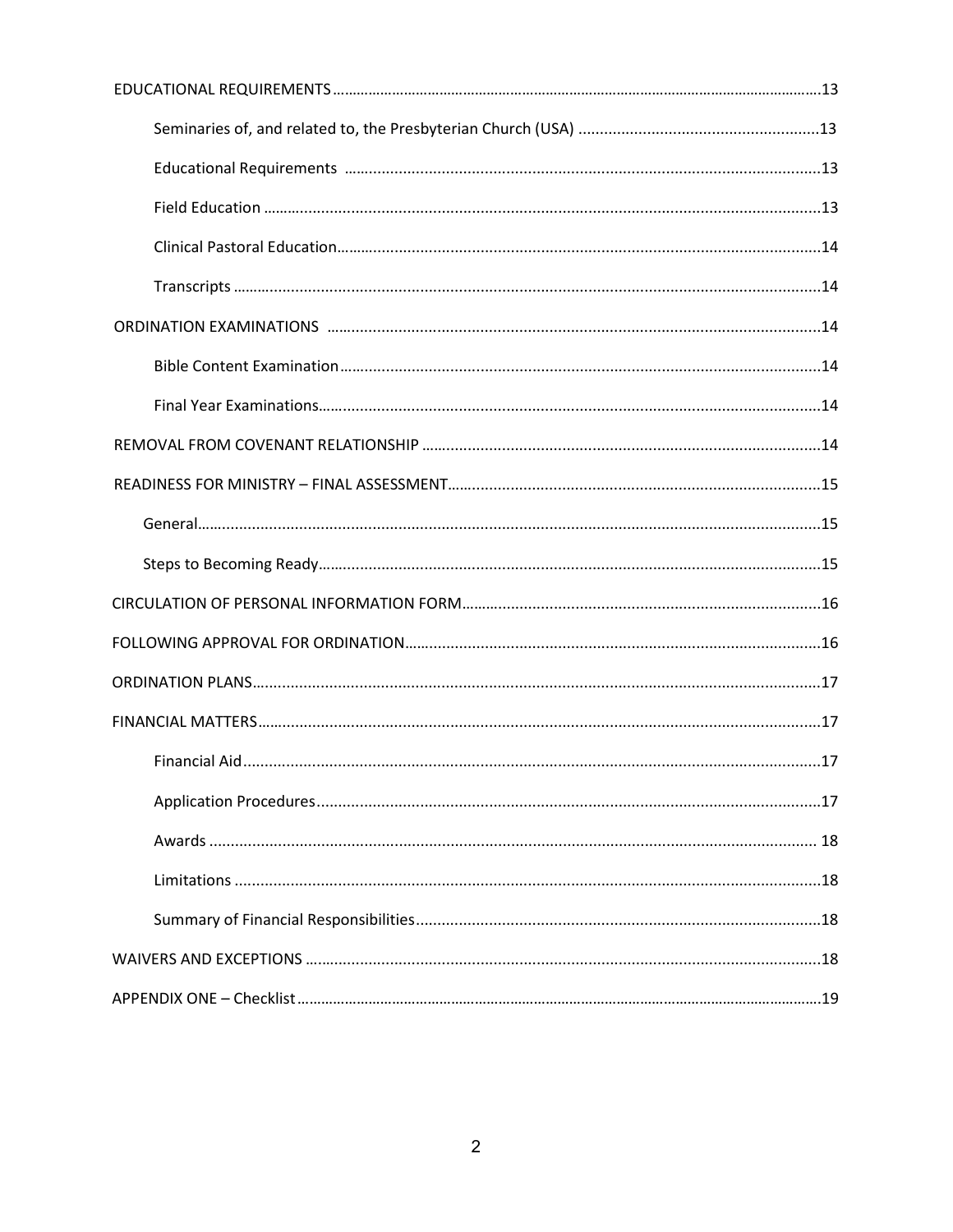# INTRODUCTION

The policies contained in this document are drawn from both the Advisory Handbook on Preparation for Ministry and the Book of Order. Since this manual only summarizes portions of both the Advisory Handbook and the Book of Order, those preparing for ordination as well as those serving on the Committee on Preparation for Ministry (hereinafter "CPM") should be familiar with the requirements contained in the Book of Order and the Advisory Handbook. The version of the Advisory Handbook to which this manual refers is dated December 2017 and is version 2.1. It can be found at:

#### https://www.pcusa.org/resource/preparation-ministry-handbook/

If, at any time now or in the future, this document conflicts with any part of the Book of Order, the Book of Order takes precedence. In addition, these requirements take precedence over seminary requirements.

The following policies contained in this document have been adopted by The Presbytery of the Highlands of New Jersey (hereinafter "The Highlands Presbytery") to guide its CPM, Inquirers, Candidates, and churches as they work together to develop leaders to serve the church, to the glory of God, "discerning and developing gifts in individuals so they can serve others." (Advisory Handbook, p. 2)

This manual contains the usual procedures required of Inquirers and Candidates by the CPM of The Highlands Presbytery. While these procedures are informed by the *Book of Order*, we recognize that each Inquirer or Candidate is a unique person with unique strengths and needs. These procedures are guidelines and may be altered to meet the uniqueness of individuals. However, you should not assume that they will be altered. Each individual should carefully discuss with the CPM their situation and how their situation can best be met within the requirements of the Book of Order and the Advisory Handbook. Since the CPM must function under the mandates of the Book of Order and the Advisory Handbook, every Inquirer and Candidate is also expected to know the requirements of these documents.

Thus, some advice to Inquirers and Candidates:

1. Know the requirements of the Book of Order, the Advisory Handbook, and this Procedure Manual.

2. Plan ahead.

# PRESBYTERIAN PRINCIPLES OF ORDINATION

The requirements of the Book of Order, the Advisory Handbook, and the CPM guide all preparations for ministry. They are central to the theology of call to ministry in the Presbyterian Church -- a call to ministry must be perceived by the individual and confirmed by the church through the presbytery. The process of discernment of this call is a partnership involving the individual, their church and session, and the presbytery. The CPM of The Highlands Presbytery will endeavor to support, encourage, and guide Inquirers and Candidates through prayer, actively working alongside Inquirers and Candidates and using the committee's collective insight with the Spirit's leading. As an individual moves through the process according to the guidelines provided, and maintains regular and open contact with the persons and committees involved, they can expect a rich and rewarding experience. For Inquirers and Candidates who enter into the process, there is a sense of solemn obligation to God and to the church. In some cases this means that it is the individual's responsibility to recognize and accept the fact that their call to ministry may be other than as a minister of the Word and Sacrament. It is the presbytery's obligation to develop effective means of testing and validating the calls of those seeking to become ministers of the Word and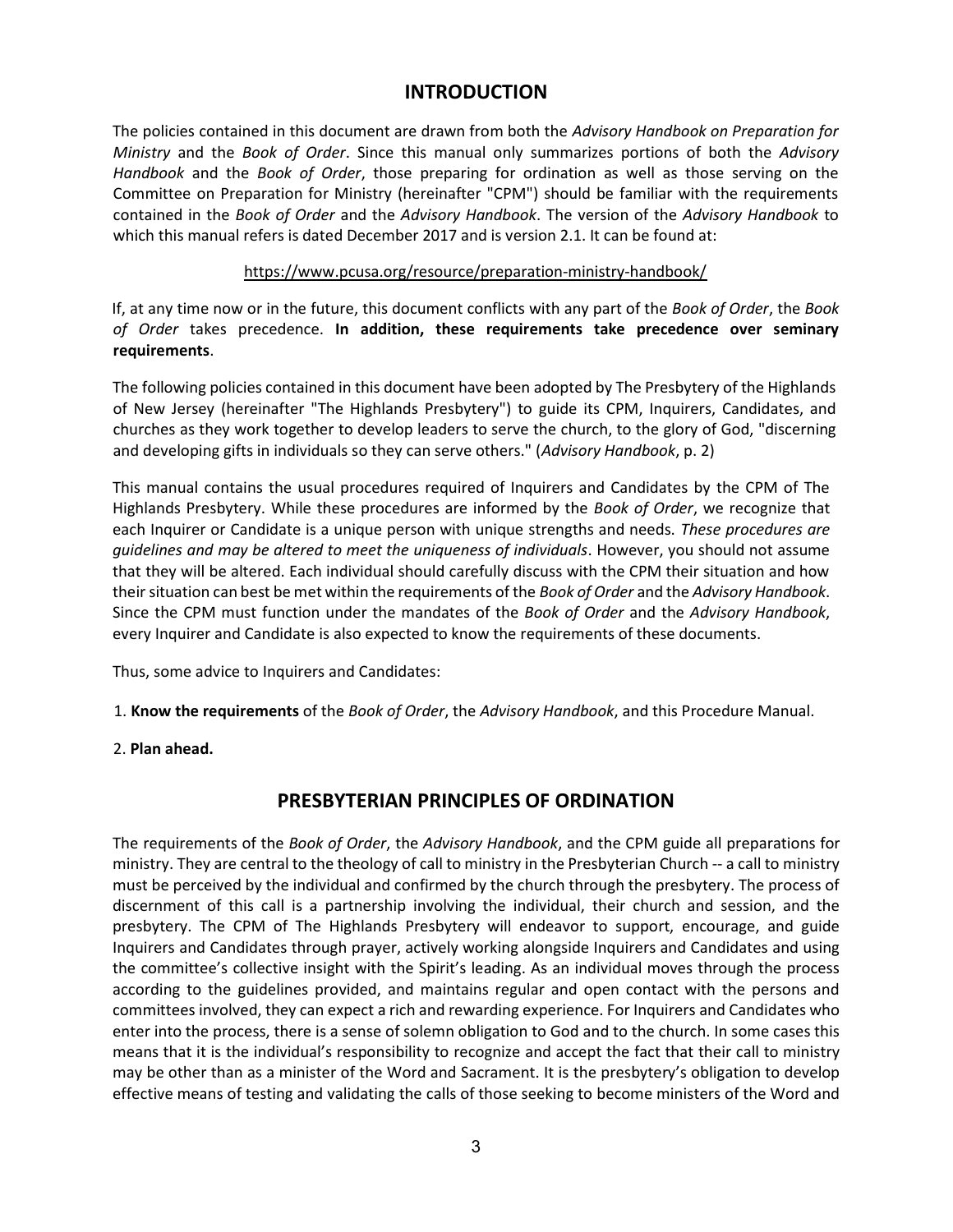Sacrament, providing them with guidance and oversight, and bringing to active candidacy those with appropriate abilities and motivation.

"Preparation for ordination as a minister of the Word and Sacrament in the PC(USA) is not like certification programs where by completing all the requirements you are guaranteed to reach the goal at the end. Inquiry is 'an opportunity... to explore' a person's call to ministry 'so that the presbytery can make an informed decision about the inquirer's suitability for ordered ministry' (G-2.0603). Candidacy is about 'provid[ing] for the full preparation of persons to serve the church as ministers of the Word and Sacrament... through the support, guidance, and evaluation of a candidate's fitness and readiness for a call to ministry requiring ordination' (G-2.0604)." (Advisory Handbook, p. 4)

"The Presbyterian Church (U.S.A.) is firmly grounded in the Reformed tradition in its relationships with men and women who feel themselves called by God to be ministers of the Word and Sacrament serving in the ministries of the Word and Sacrament. Both in exploring with these persons their sense of vocation and in all subsequent procedures leading to ordination, the Reformed understanding of the church underlies what the Book of Order calls 'full preparation' for ministry (G-2.0601)." (Advisory Handbook, p. 20)

"Presbyterians believe in 'the ministry of all the baptized' – that all church members, regardless of their occupational choice, are engaged in ministry. That is their Christian vocation (G-1.0304). Some among them may be called by the Holy Spirit, through the church, to serve as ministers of the Word and Sacrament. That ministry, then, is one among many occupations through which men and women express their God-given interests and abilities in life and daily work. Response to this calling, as to every other, is approached through a careful process of exploration and testing carried on within the community of faith during which gifts and motivations are evaluated in light of the needs of the church and the world." (Advisory Handbook, p. 20)

# PREPARATION FOR MINISTRY PROCESS

"The essential role of ministers of Word and Sacrament is set forth in both the Bible and in the church's constitutional documents. Among its key concepts are the following:

- Ordered ministries are a gift of God to the church so that all God's people may be equipped for ministry (Ephesians 4:1-13).
- Ministers of Word and Sacrament (also referred to as teaching elders) in particular equip all the baptized for their ministry by proclaiming the good news, teaching faith/modeling faithfulness, joining with deacons in care for people, and together with ruling elders ensuring that the church's life is governed in an orderly way (cf. G-2.0501).
- The church actively seeks and ordains persons whose gifts and abilities equip them for the ministry of the Word and Sacrament (G-2.0104); if a person ordained to this ministry is later called by God to other work, the church can release him or her from ordained office (G-2.0507).
- A person experiences God's call to ministry privately as an inner urgency. The church, however, experiences that call publicly as it affirms that individual's gifts for ministry and confirms God's call through the acts of ordination and installation (G-2.0103)." (Advisory Handbook, p. 21)

The preparation for ministry process involves two phases: Inquiry and Candidacy. These two phases are designed to explore the call, evaluate the gifts, and support the preparation of men and women who either are personally exploring their sense of a call to ordered ministry as ministers of Word and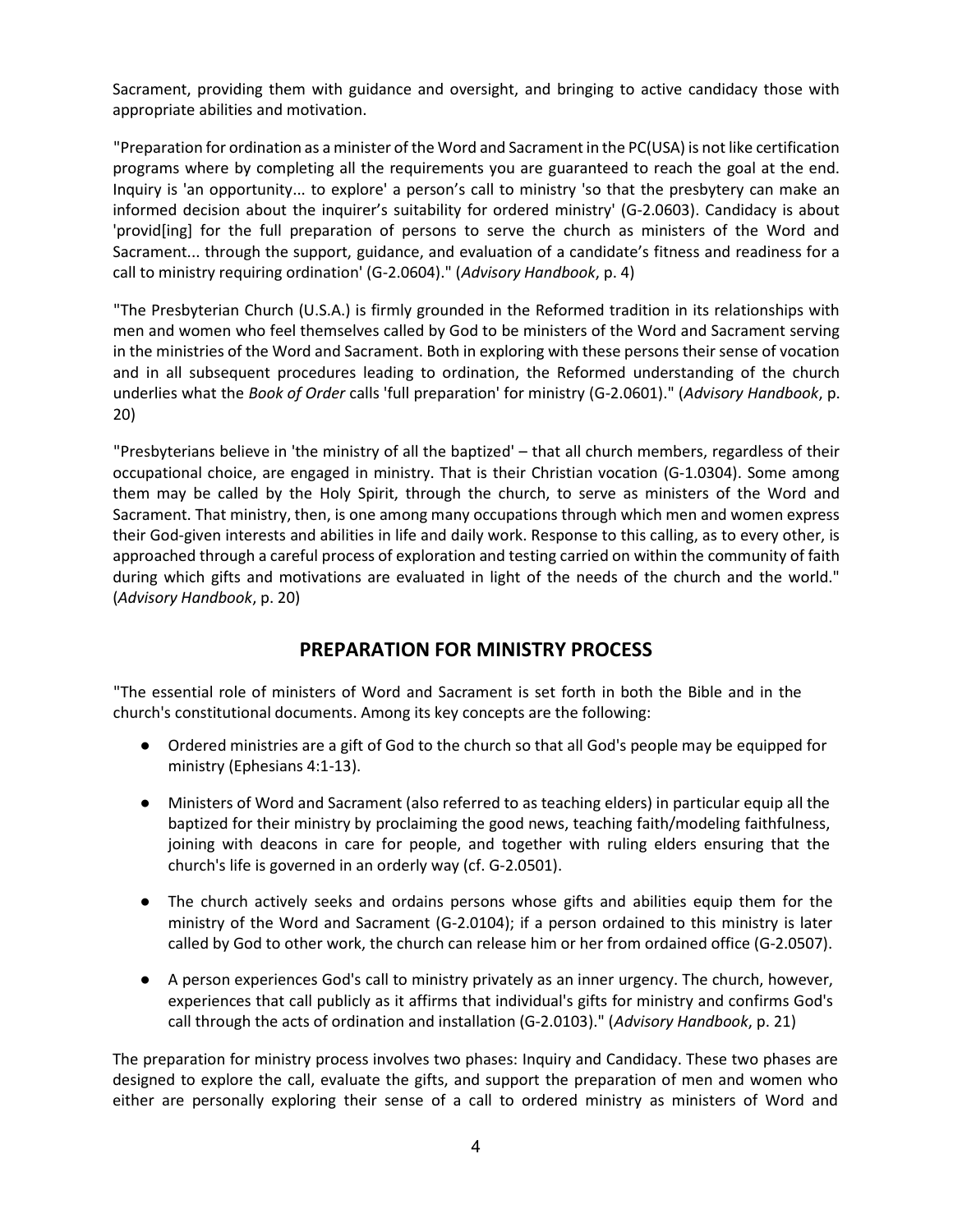Sacrament or have been encouraged by the faith community to consider the possibility that God is calling them to that particular ministry. The model for ministers of Word and Sacrament is the ministry of Jesus Christ. Therefore, the church's responsibility, acting primarily through the session of the person's congregation and the presbytery, is to help these individuals grow toward maturity in Christ and a deeper understanding of their place in Christ's ongoing ministry through the church.

"While both the inquiry and candidacy phases of the process have their particular purposes defined by the Book of Order (G-2.0603 and 2.0604), they accomplish those purposes by promotion and assessment of the individual's development in five key areas:

- 1. Education for Ministry, including evaluation of the individual's academic potential and progress, and reflection on their educational experiences in relation to their preparation for service as a minister of the Word and Sacrament.
- 2. Spiritual Development, providing a framework in which individuals can reflect on their personal faith journey and their spiritual practices to discern the will of God in their lives.
- 3. Interpersonal Relations, providing opportunities to reflect on how one relates to others, one's leadership style, and what they mean in terms of the functions and responsibilities of the ministry of the Word and Sacrament.
- 4. Personal Growth, through which persons reflect on who they are, what areas they need to develop, how to understand their call, and how to develop personal stewardship.
- 5. Professional Development, to help persons develop specific skills that will enhance their effectiveness as ministers of the Word and Sacrament and as presbyters, especially in the areas of understanding one's ministry context and the ability to deal with conflict that may emerge in ministry settings where one serves." (Advisory Handbook, p. 31)

During both the Inquiry Phase and Candidacy Phase, the individual's progress is measured through the formulation of covenant agreements (G-2.0601) that set out specific expected outcomes formulated in light of these five growth areas. It is important that the expected outcomes be understood as essential goals rather than simply as minimum requirements to be met or papers to be written. These expected outcomes serve as the focus of ongoing consultations between the Inquirer or Candidate and the session and the presbytery's CPM as they discern the person's suitability for this form of ministry and evaluate readiness to be examined and ordained as a minister of Word and Sacrament.

It would be wise to seriously consider the options available outside the conventional parish ministry. Students should be aware of the current employment situation within the Presbyterian Church (U.S.A.).

# COMMITTEE STATEMENT OF PURPOSE

The CPM is concerned with the discernment of an Inquirer's call to ministry and with a Candidate's preparation to respond to that call. Guidance and support for Inquirers and Candidates are fostered through responsibilities shared by the committee with seminaries, sessions, and the presbytery. The CPM offers the following guidelines and requirements, with the understanding that it may modify or change them where permitted by the Book of Order.

All service to the church is with the approval and under the guidance of the Inquirer's or Candidate's CPM. Therefore, Inquirers and Candidates must obtain the committee's approval prior to accepting any position that entails ongoing ministry in the church, whether paid or volunteer.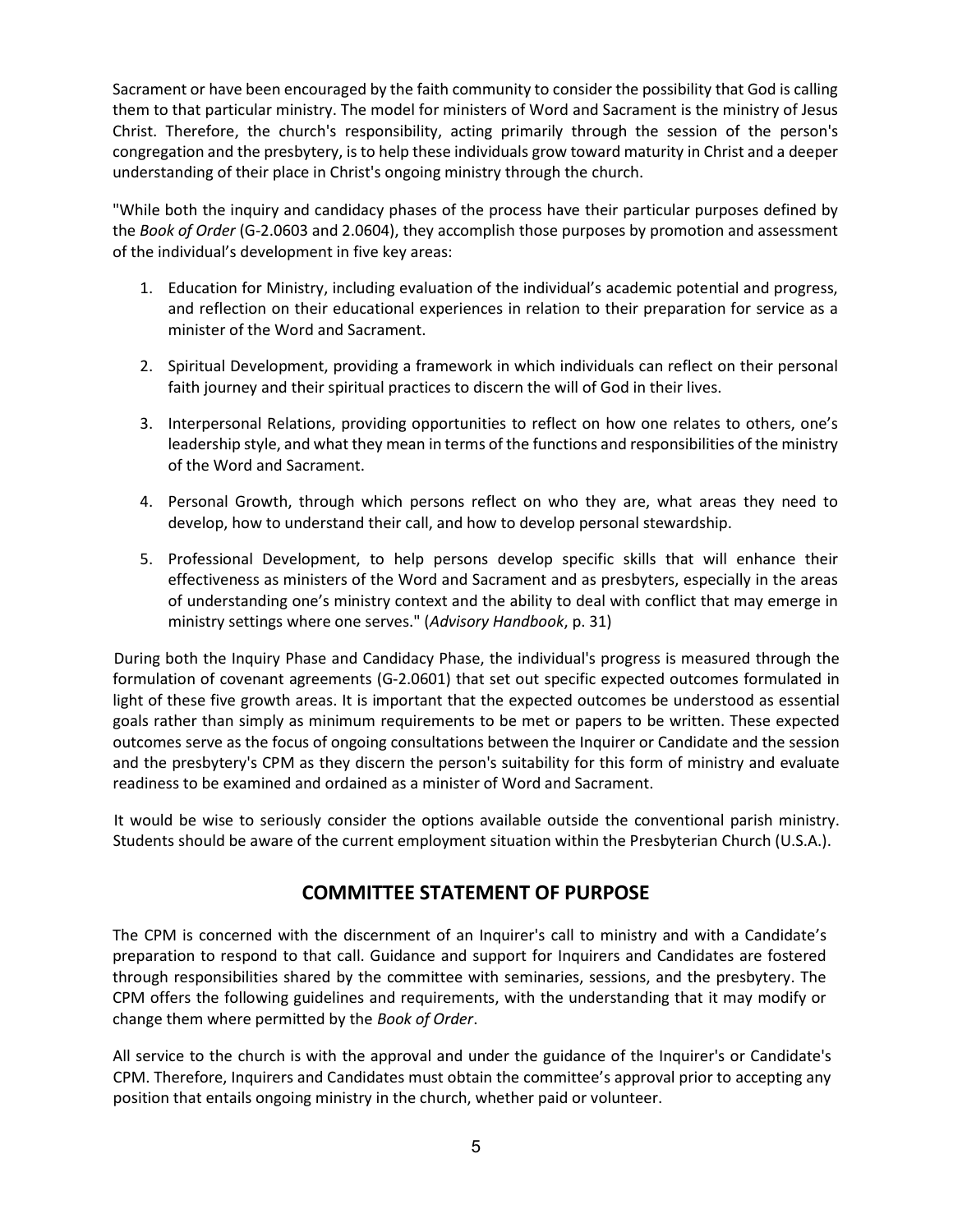# DELEGATED ACTIONS AS A COMMISSION OF PRESBYTERY

The CPM has been given authority by The Highlands Presbytery to act as its delegated commission in the following areas:

- To receive Inquirers
- To certify Candidates ready to receive a call
- To give permission to a Candidate to circulate their Personal Information Form (PIF)
- To execute annual consultations with Inquirers and Candidates
- To remove an individual from the Inquirer or Candidate status

# LIAISONS WITH THE INQUIRER/CANDIDATE

### Session Liaison

The session of the individual's home church will designate an elder to serve as liaison to the Inquirer or Candidate. The Inquirer/Candidate and their session liaison should make contact at least once per quarter, and more often if the situation warrants.

Recommended duties of the session liaison:

- Learn the background of the Inquirer or Candidate, if it is not already known.
- Stay in touch via personal visits, email, or phone. Become acquainted in ways that seem natural to both the liaison and the Inquirer or Candidate.
- Take an interest in his or her academics, field education, annual consultation, and other activities related to their preparation for the ministry of Word and Sacrament.
- Share with the CPM, especially at the time of annual consultation, any areas of particular need which the Inquirer or Candidate may have, either financial or personal.
- Identify ways to keep the congregation aware of the progress of the Inquirer/Candidate.
- Initiate conversation with the session on the possibility of providing financial assistance or other tangible support. Consider, with the session, the possibility of assisting in the payment of necessary expenses incurred.
- At the presbytery meeting at which the Candidate is examined for ordination, make sure someone has been appointed to accompany the Candidate and their family when presbytery is making its decision. This applies to both physical and virtual spaces.
- Be present at the service of ordination and/or installation.
- Pray.
- Become acquainted with this manual so that all requirements and procedures are known and the liaison can provide timely support.
- Periodically discuss with the session the progress the Inquirer/Candidate is making.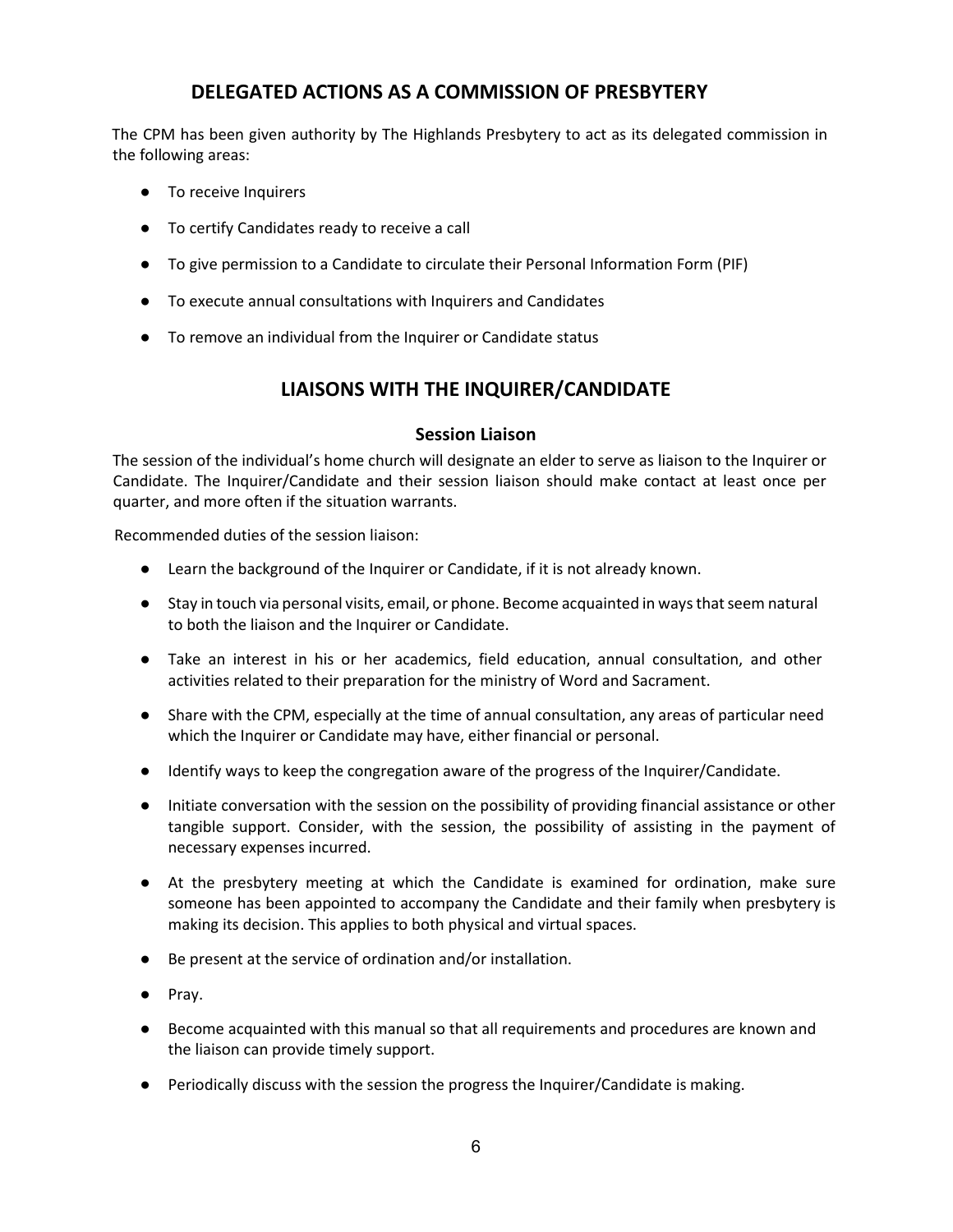In summary, the liaison should be a friend and offer a personal, moral, and spiritual interest in the Inquirer's/Candidate's training for the ministry. Hopefully, in performing these tasks, the liaison will also grow in grace and faith.

### Committee Liaison

A member or members of the CPM will be assigned to serve as a liaison with each Inquirer or Candidate. The Inquirers/Candidates and their committee liaison should make regular contact. The liaison should keep the CPM updated on the Inquirer's/Candidate's progress on goals, be present at presbytery and CPM meetings, and act as a channel to help with any concerns or questions which the Inquirer/Candidate may have.

# BECOMING AN INQUIRER

#### Purpose

"The purpose of the inquiry phase is to provide an opportunity for the church and those who believe themselves called to ordered ministry as ministers of Word and Sacrament to explore that call together so that the presbytery can make an informed decision about the Inquirer's suitability for ordered ministry (G 2.0603)." (Advisory Handbook, p. 38)

#### Requirements

To be enrolled as an Inquirer, the applicant shall be a member of the sponsoring congregation, shall have been active in the work and worship of that congregation for at least six months, and shall have received the endorsement of the session of the sponsoring congregation. (G-2.0602) (Advisory Handbook, p. 39)

The stated clerk of The Highlands Presbytery shall be asked to carry out a criminal background check on all applicants. The results should be received by the CPM prior to accepting the applicant as an Inquirer. If the background check has not been done prior to becoming an Inquirer, it must be done prior to advancing to candidacy.

#### **Process**

- The applicant should discuss their plans with their pastor.
- If necessary, the sponsoring session shall contact the CPM to understand the process and their role.
- The applicant must obtain and complete Form 1A ("Application to be Enrolled as Inquirer"), Form 1B ("Questions for Reflection") and Form 1C ("Financial Planning"): https://oga.pcusa.org/section/mid-council-ministries/prep4min/application-forms/ These forms should be submitted to the CPM at least two weeks prior to the meeting.
- The applicant should make copies of Form 1D ("Session Evaluation and Recommendation") for each member of their church's session.
- The applicant must meet with the session of their church. The session must take formal action on the application to become an Inquirer. If the session endorses the application, the clerk of session will complete Form 1D and send it to the CPM of The Highlands Presbytery. The session will also appoint a liaison to work with the applicant and the CPM.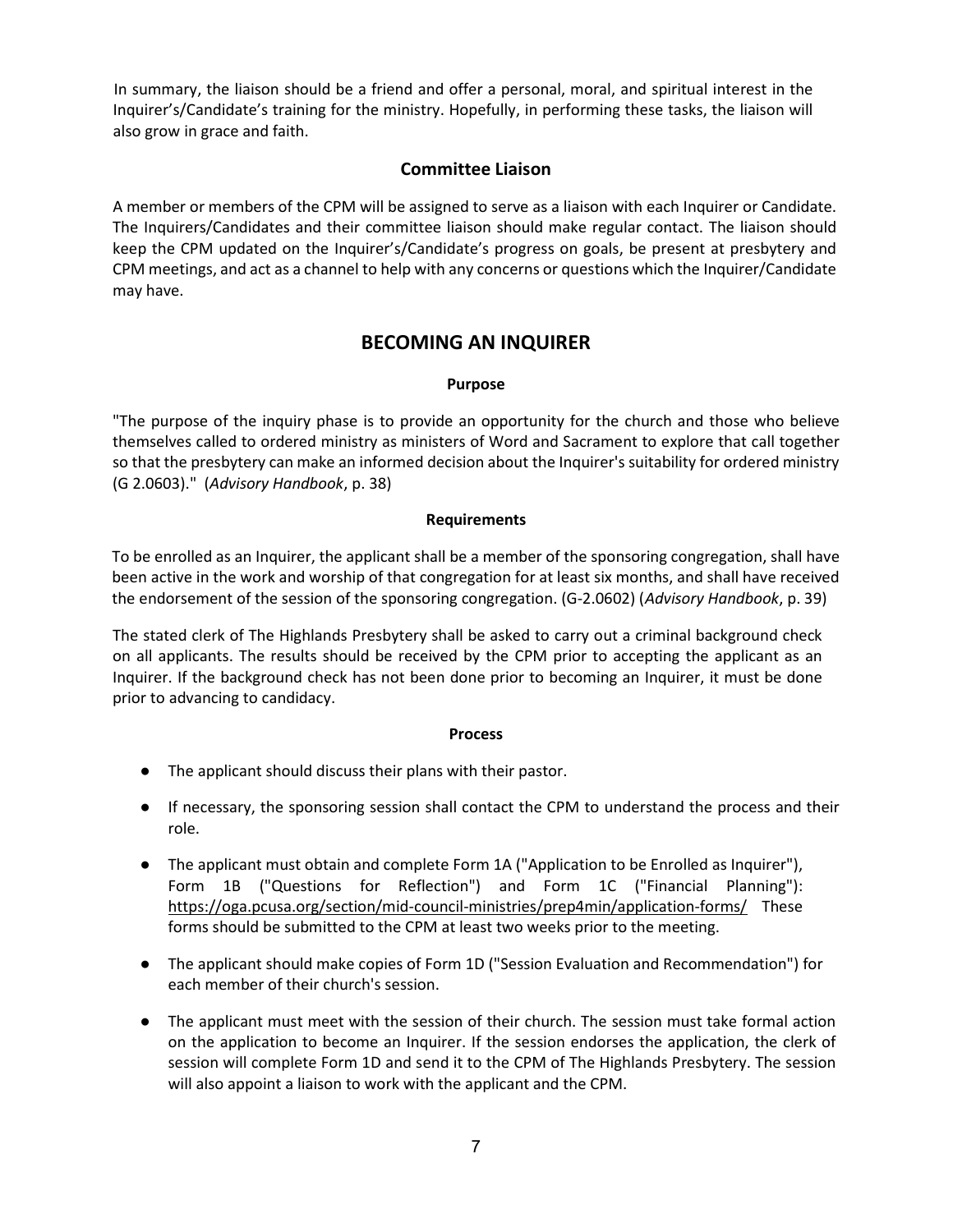- The applicant must have copies of transcripts and diplomas from all college work (undergraduate and graduate) sent to the CPM.
- The applicant must meet with the CPM. The CPM will review the applicant's background information (Forms 1A, 1B, 1C and 1D), Form 2A, including "Growth Objectives," and Form 2B ("Inquirer's Covenant Agreement and Release"). The CPM will discuss with the applicant their journey of faith, their exploration and testing of their call to ministry, as well as their educational plans.
- If approved by the CPM, the CPM will present the applicant's name to The Highlands Presbytery to be enrolled as an Inquirer. In preparation for that meeting, the applicant must prepare, in writing for inclusion in the presbytery's "Meeting Material," a brief paragraph of biographical information that might include schooling, church relationship, volunteer work or employment, family, children, interests, etc. The CPM encourages the applicant to be present at this presbytery meeting so that they may be introduced to the presbytery.

Note: the CPM must approve the applicant's educational plans, including specifically the theological institution where education requirements are completed. Approval is ordinarily given for Presbyterian seminaries; other seminaries that are members of the American Association of Theological Seminaries may be considered. There is a list of approved seminaries on page 14 of this manual. Every educational program must be so planned as to complete all requirements for ordination, including the requirements of the CPM as set forth herein.

#### Suitability for Ordered Ministry

(Advisory Handbook, pp. 41-42)

A decision will be made at the end of the Inquiry Phase as to whether the overall experience of this phase points toward a future in the ministry of Word and Sacrament for the Inquirer, or whether his or her gifts and passions suggest a better fit with other ministries of the church.

As part of an Inquirer's preparation to become a Candidate, they should prepare written reflections on the six areas outlined below (approximately one half to one page each). These particular areas have been referred to in the past as "outcomes of inquiry."

- 1. An understanding of Christian vocation in the Reformed tradition and how it relates to their personal sense of call.
- 2. An expression of their personal faith in a manner that demonstrates an understanding of the Reformed tradition. Note: This is not expected to be a formal Statement of Faith.
- 3. An analysis of one concept from the personal statement of faith. An analysis of at least one concept from that personal faith statement at greater depth explaining what it suggests about God, humanity, and their interrelationships.
- 4. An explanation of what it means for them to be Presbyterian, indicating how that awareness grows out of participation in the life of a particular church.
- 5. A discussion of their personal and cultural background as it relates to the ministry of Word and Sacrament, including a concern for maintaining personal spiritual, physical, and mental health. Inquirers should also be able to relate their own personal cultural location to changes in American society and its increasingly multicultural character.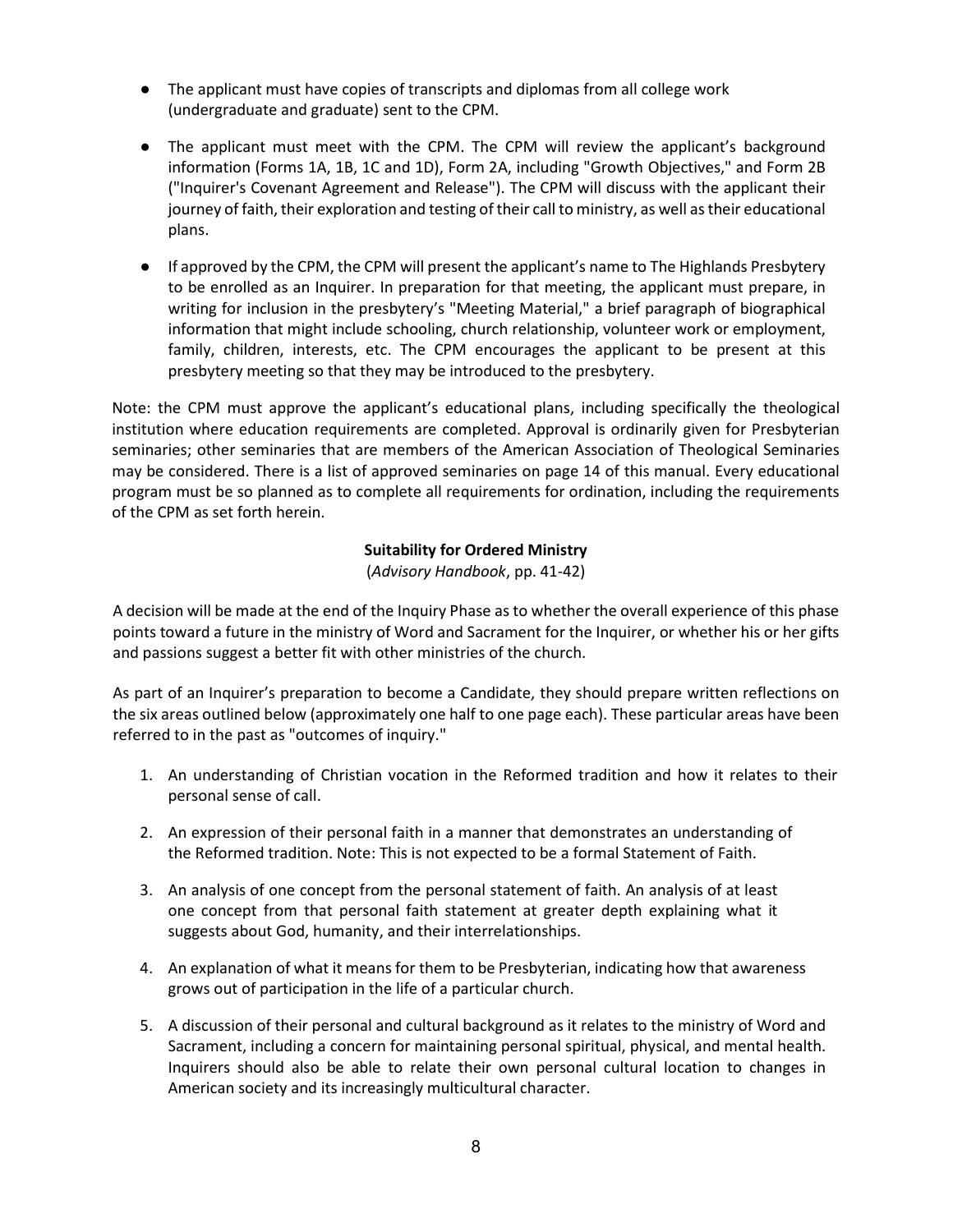6. An explanation of their understanding of the tasks ministers of the Word and Sacrament perform, including expression both of his or her specific gifts for this particular ministry and of areas in which further growth is needed.

Everyone in the process must recognize that when a presbytery enters into the Candidacy Phase with an individual, the expectation is established that once preparation is completed that person will find a call to this ministry. If the presbytery is still uncertain about whether an Inquirer's gifts are suitable for the ministry of Word and Sacrament, the individual needs to continue in the Inquiry Phase rather than establish false expectations by prematurely transitioning to candidacy.

# BECOMING A CANDIDATE

#### Purpose

"The purpose of the candidacy phase is to provide for the full preparation of persons to serve the church as ministers of Word and Sacrament. This shall be accomplished through the presbytery's support, guidance, and evaluation of a candidate's fitness and readiness for a call to ministry requiring ordination." (G-2.0604)

"A presbytery's decision to move an individual from inquiry to the candidacy phase indicates a communal discernment of that person's suitability for ordered ministry as a minister of Word and Sacrament." (Advisory Handbook, p. 44)

"If the presbytery is still uncertain about whether an inquirer's gifts are suitable for the ministry of Word and Sacrament, the individual needs to continue in the inquiry phase rather than establish false expectations by prematurely transitioning to candidacy." (Advisory Handbook, p. 43)

#### Requirements

- The Inquirer will have passed the Bible Content Exam prior to seeking candidacy.
- The Inquirer will have completed one full year of seminary while under care of the CPM.
- The Inquirer will have participated in a psychological evaluation as set forth on page 13 of this manual.
- The Inquirer will submit written responses to the six statements listed under "Suitability for Ordained Ministry" above.
- If a criminal background check has not already been done, the stated clerk of The Highlands Presbytery shall obtain the results of the background check prior to application for Candidate status.

#### Steps to Becoming a Candidate

The CPM suggests that the request for candidacy status be completed by Inquirers between the end of the first year of seminary and the beginning of the third year of seminary.

- Form 5A ("Application to be Enrolled by the Presbytery as a Candidate") must be completed and submitted to the Inquirer's session.
- The Inquirer must meet with the session of their church. The session must take formal action on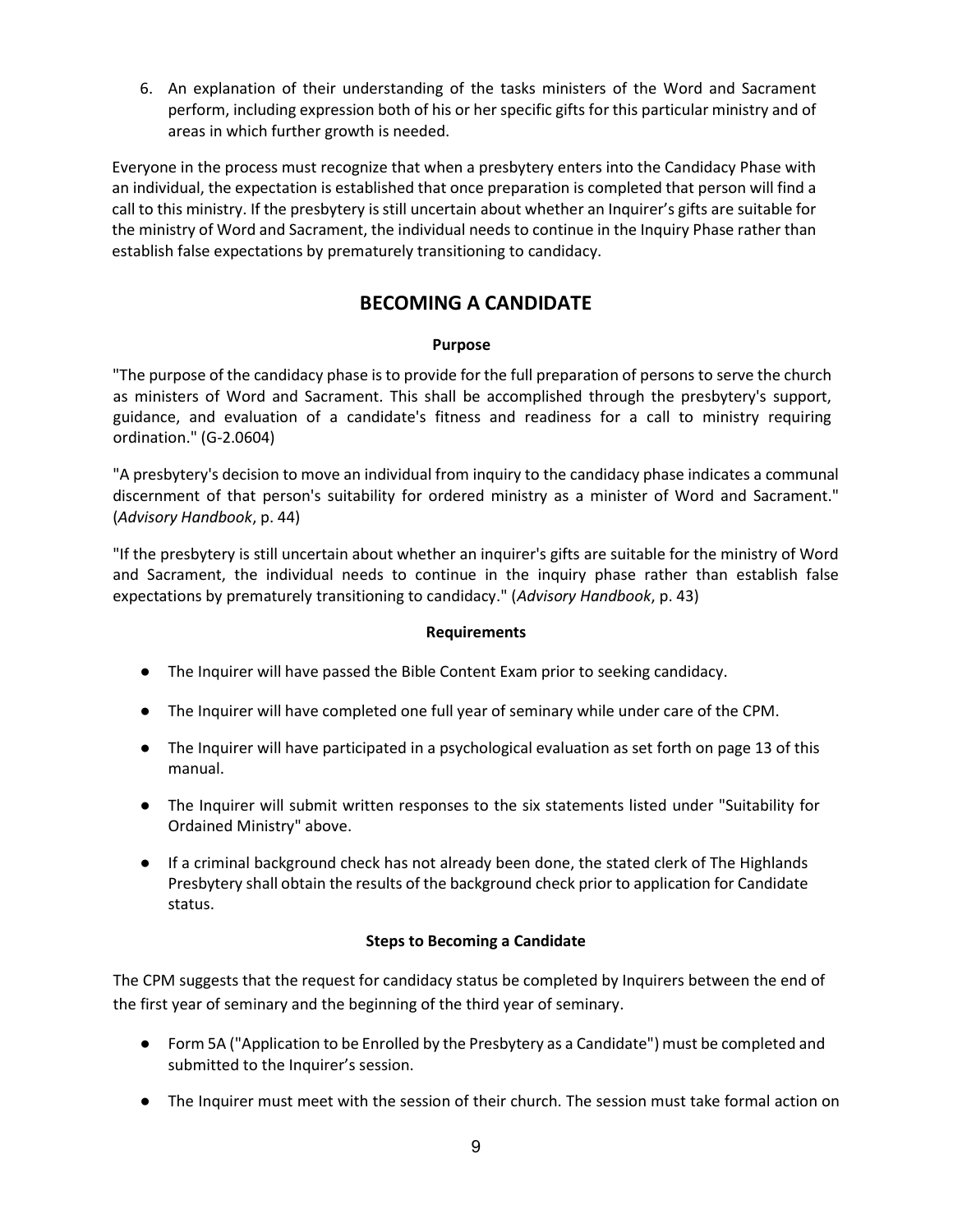the application to become a Candidate. If the session endorses the application, the clerk of session will complete Form 5B and will send it to the chairperson of CPM. The session will also appoint (or reappoint) a liaison to work with the Inquirer and the CPM.

- The Inquirer must meet with the CPM to discuss the statements and application. The CPM must take formal action on the application and must report this action to the presbytery. The Inquirer and the CPM will also complete Form 5C concerning "Growth Objectives."
- Form 5D ("Covenant Agreement and Candidate Release") will be completed and signed by the applicant, session and CPM.
- The CPM shall present the Inquirer and its recommendation to The Highlands Presbytery. Members of the presbytery will have the opportunity to ask questions with respect to the Inquirer's Christian faith and journey, forms of Christian service undertaken, motives for seeking the ministry, and preparation. No formal statement of faith will be presented at this time.
- If the presbytery votes affirmatively, the Inquirer shall be enrolled as a Candidate under the care of The Highlands Presbytery. At that time the Candidate formally agrees to accept the presbytery's guidance, support and supervision in their preparation for becoming a minister of Word and Sacrament.

#### Fitness and Readiness

A Candidate may not enter into negotiation for their service as a minister of Word and Sacrament without approval of The Highlands Presbytery. The presbytery shall record when it has certified a candidate ready for examination for ordination, pending a call. Evidence of readiness to begin ordered ministry as a minister of Word and Sacrament shall include (G-2.0607):

- a candidate's wisdom and maturity of faith, leadership skills, compassionate spirit, honest repute, and sound judgment;
- a transcript showing graduation, with satisfactory grades, at a regionally accredited college or university;
- a transcript from a theological institution accredited by the Association of Theological Schools acceptable to the presbytery, showing a course of study including Hebrew and Greek, exegesis of the Old and New Testaments using Hebrew and Greek, satisfactory grades in all areas of study (a cumulative "C" average or better in all core courses), and graduation or proximity to graduation; and
- satisfactory grades, together with the examination materials in the areas covered by any standard ordination examination approved by the General Assembly. Such examinations shall be prepared and administered by a body created by the presbyteries.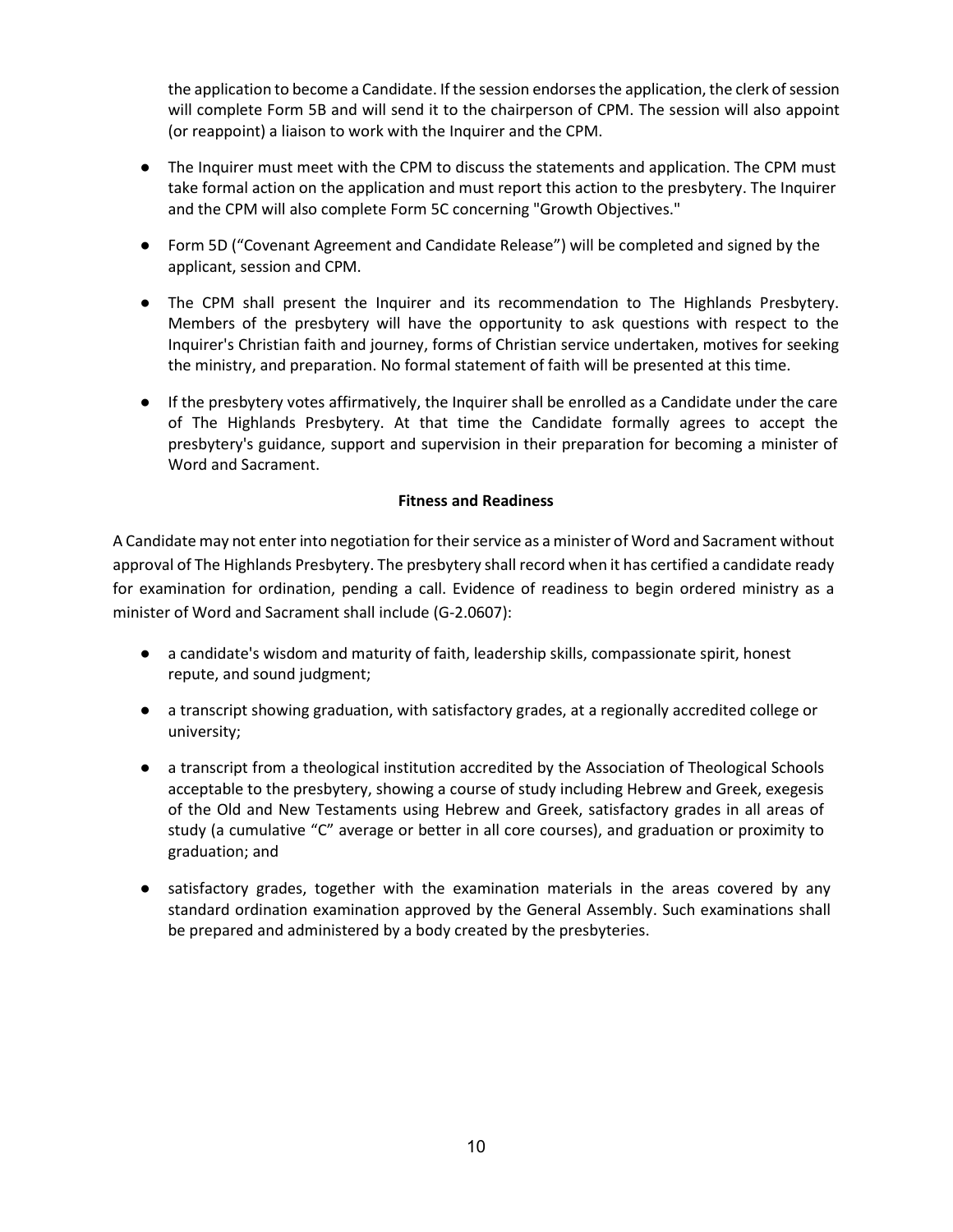# DURING INQUIRY AND CANDIDACY

#### General

- An individual is required to be enrolled under care of the presbytery as an Inquirer for at least one year and as a Candidate for a minimum of one additional year. Usually, and desirably, the time under care of the presbytery lasts for more than two years. During inquiry/candidacy, the individual shall remain on the active membership roll of their home church and subject to its concern, discipline, and prayers.
- The CPM shall appoint one or more of its members to be a liaison. The CPM liaison is responsible, on behalf of the CPM, for guiding the individual's educational preparation. The primary concern of the liaison is pastoral: to help the individual accomplish the necessary preparation to fulfill their ministry. Any concerns about the individual's educational, intellectual, and spiritual preparation may be discussed with the liaison.
- The individual should communicate with the CPM on a regular basis through the liaison. The CPM must be notified of any change of contact information or academic plans.
- During inquiry and before the CPM will act on an application to become a Candidate, the Inquirer must participate in a psychological evaluation.
- During inquiry and candidacy, the individual must personally meet at least once a year with their CPM liaison as set forth below to complete papers and forms to be submitted to the CPM.
- All papers and forms submitted to the CPM are to be submitted to the CPM chairperson no later than one week before the meeting at which the Candidate or Inquirer is to appear, so they can be made available to committee members.
- All Inquirers and Candidates under care are expected to conduct themselves in an ethical manner and pursuant to the presbytery's sexual misconduct policy.

#### Annual Consultation

● In preparation for the annual consultation, the Inquirer/Candidate must complete Form 3 and submit this to their liaison and the chairperson of CPM as soon as possible and contact their liaison to arrange a personal meeting to review.

https://oga.pcusa.org/site\_media/media/uploads/oga/pdf/mid\_council\_ministries/form3.pdf

- Transcripts and field education reports, if applicable, should be included in the submission to the CPM.
- The Inquirer/Candidate should meet with their liaison to review Form 3.
- The Inquirer/Candidate must meet with the CPM, who will make a determination of whether to continue the individual under care and review recommendations for growth in the coming year. Form 4 ("Report on Annual Consultation") will be completed at that meeting.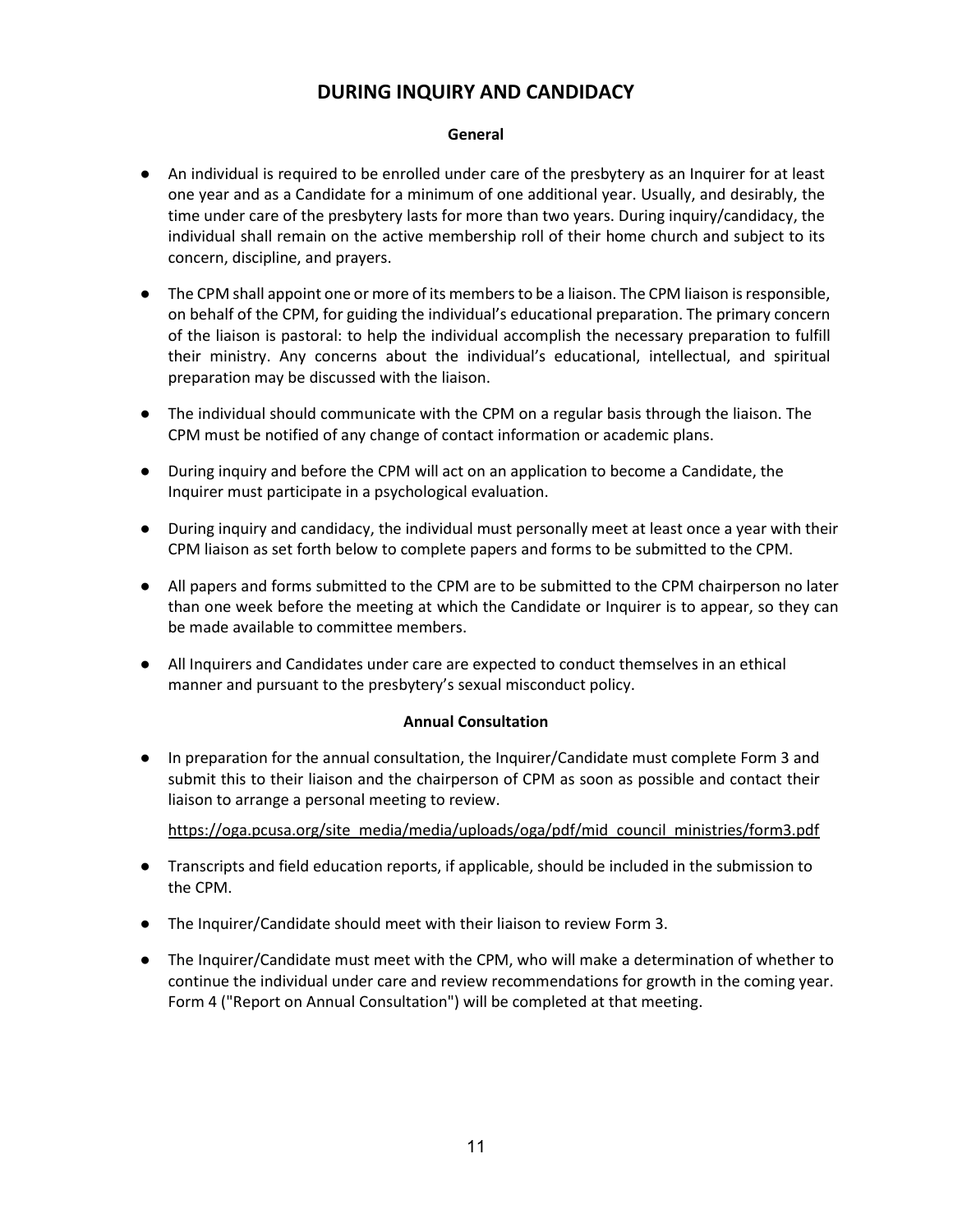#### Psychological Evaluation

All Inquirers must complete a psychological evaluation approximately six months prior to their one year review after becoming enrolled as an Inquirer. Inquirers are responsible for signing the necessary releases to have the results of their psychological evaluation sent to the chairperson of the CPM. The entire psychological evaluation will be reviewed with the members of the CPM and discussed with the Inquirer at their annual consultation. Confidentiality is assured. This evaluation is a tool to be used to point out strengths and areas where growth is needed. It may also highlight areas of concern and bring to light issues which need to be addressed in order for the Inquirer to become an effective minister of Word and Sacrament. Inquirers will not be advanced to the Candidacy Phase until this process has been completed.

The CPM requires that the evaluation be done at:

 Physis Associates Dr. Dennis J. O'Hara 109 Fox Knoll Lane West Chester, PA 19380 610-269-3037

The chairperson of the CPM should be notified when an appointment has been made so that payment of the presbytery's (1/3), church's (1/3), and Inquirer's (1/3) shares of the cost may be arranged. The Inquirer is responsible for the cost of transportation, lodging, meals, and incidental expenses. Financial assistance may be available. Appointments are generally booked months in advance. Inquirers are encouraged, therefore, to call the center for an appointment as early as possible.

#### Personnel File

A permanent file shall be kept at The Highlands Presbytery office for all Inquirers and Candidates under care of this presbytery. Access will be strictly limited and confidentiality will be maintained at all times. The file shall contain, but is not limited to, the following documents:

- All forms which have been submitted for annual consultations
- All financial forms
- Written documents which have been directed to or from the Inquirer or Candidate
- Correspondence/reports from the internship supervisor
- Transcripts
- Psychological evaluation report
- Results of Ordination Exams
- Clinical Pastoral Education (CPE) final evaluation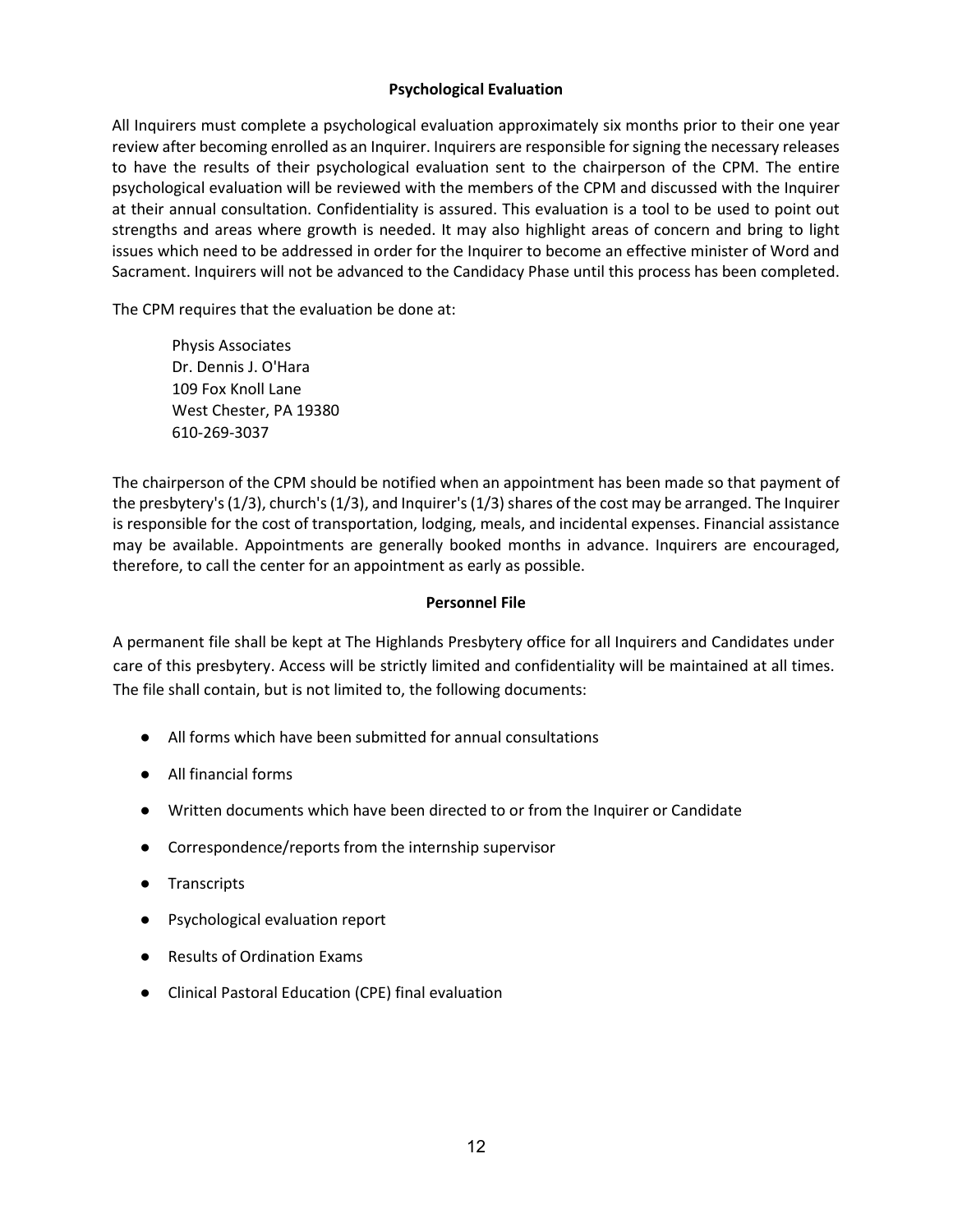# EDUCATIONAL REQUIREMENTS

### Seminaries of, and related to, the Presbyterian Church (USA)

Austin Presbyterian Theological Seminary, Austin, TX Columbia Theological Seminary, Decatur, GA University of Dubuque Theological Seminary, Dubuque, IA Johnson C. Smith Theological Seminary, Atlanta, GA Louisville Presbyterian Theological Seminary, Louisville, KY McCormick Theological Seminary, Chicago, IL Pittsburgh Theological Seminary, Pittsburgh, PA Princeton Theological Seminary, Princeton, NJ San Francisco Theological Seminary, San Anselmo, CA Union Theological Seminary & Presbyterian School of Christian Education, Richmond, VA Union/Auburn Theological Seminary, New York, NY Evangelical Seminary of Puerto Rico, San Juan, PR

#### Educational Requirements

Hebrew (equivalent of 2 semesters) Old Testament Exegesis\* Greek (equivalent of 2 semesters) New Testament Exegesis\* Church History Reformed Theology Reformed Worship and Sacraments Preaching Pastoral Care and Counseling Christian Education Presbyterian Church (U.S.A.) Polity

\*When possible, CPM encourages students to take these courses in their original languages.

In addition, the CPM reserves the right to require additional courses, in order to correct deficiencies in a student's undergraduate or graduate programs.

#### Field Education

Inquirers and Candidates are expected to complete the equivalent of two semesters of one-day-per week supervised field education in a Presbyterian Church (U.S.A.) parish setting as part of their seminary program. Service in the Inquirer's/Candidate's home church is not acceptable to the presbytery, regardless of whether or not the seminary grants credit for the experience. A mid-year and final report from the field education position is to be sent to the CPM chairperson within 30 days of the completion of the respective academic term.

The CPM reserves the right to require a second year of field education in a Presbyterian Church due to circumstances and/or readiness for a call. All field education plans must be submitted to and approved by the CPM prior to acceptance of the position. Inquirers/Candidates will be required to resign from their home sessions and cease any active leadership roles in their home congregations while they are serving their field education assignments.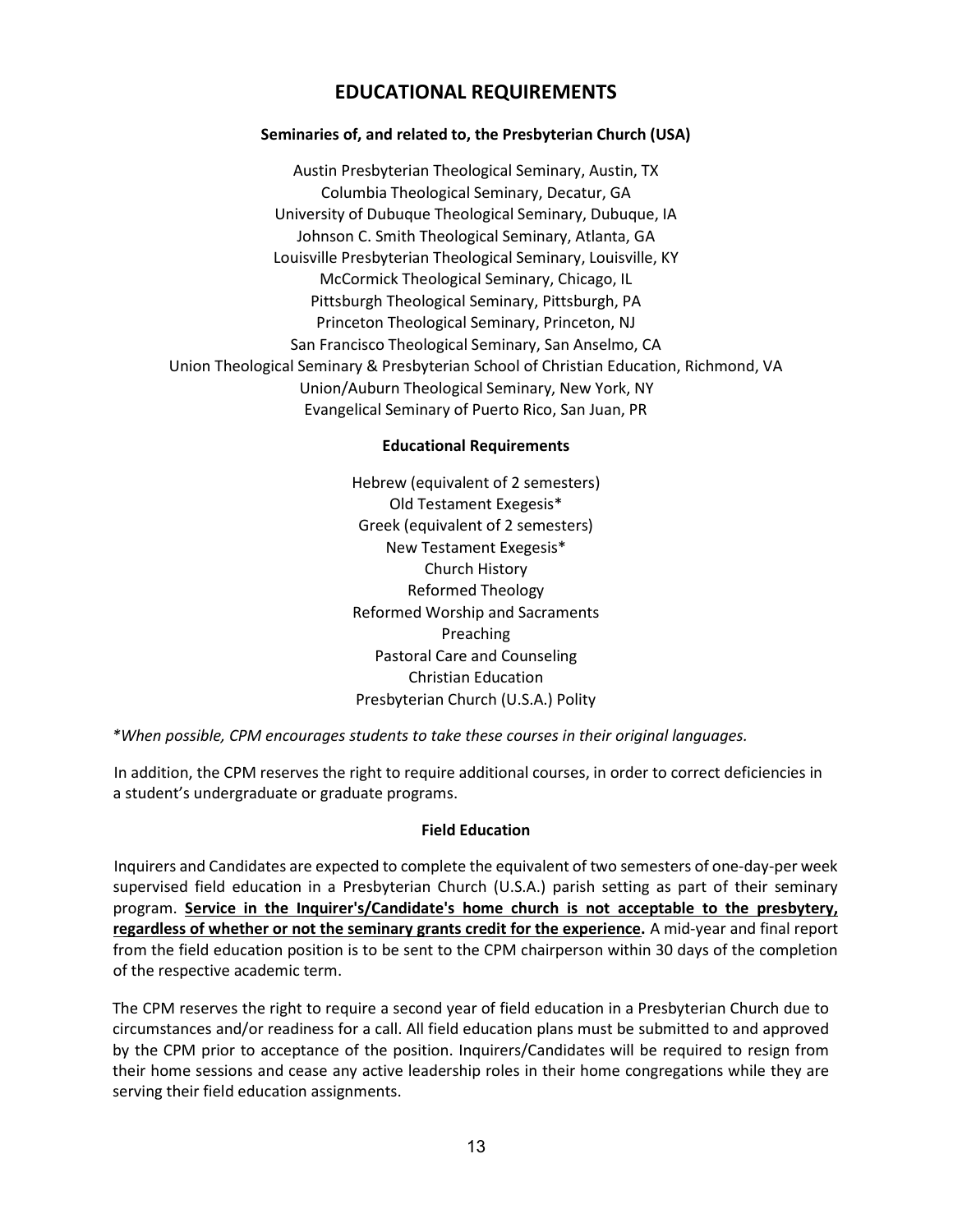Students are encouraged to consider a full-year full time field education placement, either as part of their seminary field education or following graduation.

#### Clinical Pastoral Education

Inquirers and Candidates are required to complete a basic unit of Clinical Pastoral Education (CPE), as accredited by the Accreditation Council for Psychoanalytic Education (ACPE), Inc. and to send a copy of their CPE final evaluation to the chairperson of the CPM. Results of the evaluation will be shared with the committee and will remain in the Inquirer's/Candidate's file.

#### **Transcripts**

At the conclusion of each year of seminary study, students are required to send a copy of their seminary transcript to the chairperson of the CPM. An unofficial transcript ("student copy" or photocopy) is acceptable for this purpose, with the exception of the final transcript, which must be an official transcript, indicating receipt of the Master of Divinity degree. The final transcript must include the seminary registrar's raised seal, and must be mailed directly from the seminary registrar to the chairperson of the CPM.

# ORDINATION EXAMINATIONS

#### Bible Content Examination

Inquirers are strongly encouraged to take the Bible Content Examination as soon as possible after enrolling in seminary and must pass this examination before applying for Candidate status. It is the Inquirer's responsibility to apply to take this examination and to pay any examination fees.

#### Final Year Examinations

Candidates must obtain the approval of the CPM before they can take the ordination examinations in Bible Exegesis, Polity, Theology, and Worship and Sacraments, and these exams can be taken no earlier than the student's final year of seminary. Permission to take these examinations will ordinarily be given at the annual consultation prior to the beginning of the student's final academic year of seminary. It is the Candidate's responsibility to apply to take these examinations and to pay any examination fees.

# REMOVAL FROM COVENANT RELATIONSHIP

Inquiry and candidacy continue until a presbytery acts in one of three ways to end the covenant relationship and remove the person's name from its roll of Inquirers and Candidates.

- 1. Once a Candidate who has been "certified ready for examination for ordination" receives a call approved by a presbytery and has been examined, ordained and installed, the presbytery of call notifies both the session and the presbytery of care to remove the person from the membership roll of the congregation and the roll of Inquirers and Candidates of the presbytery of care.
- 2. Persons under care as either an Inquirer or Candidate may withdraw from the process by notifying their session and the CPM.
- 3. As part of CPM's delegated authorities, the CPM may act on its own to end the covenant relationship, because it has determined that an Inquirer is not suitable for ordered ministry as a minister of Word and Sacrament or that a Candidate's continuing preparation would not result in a determination of "fitness" and "readiness." If a person is removed from the process by the CPM,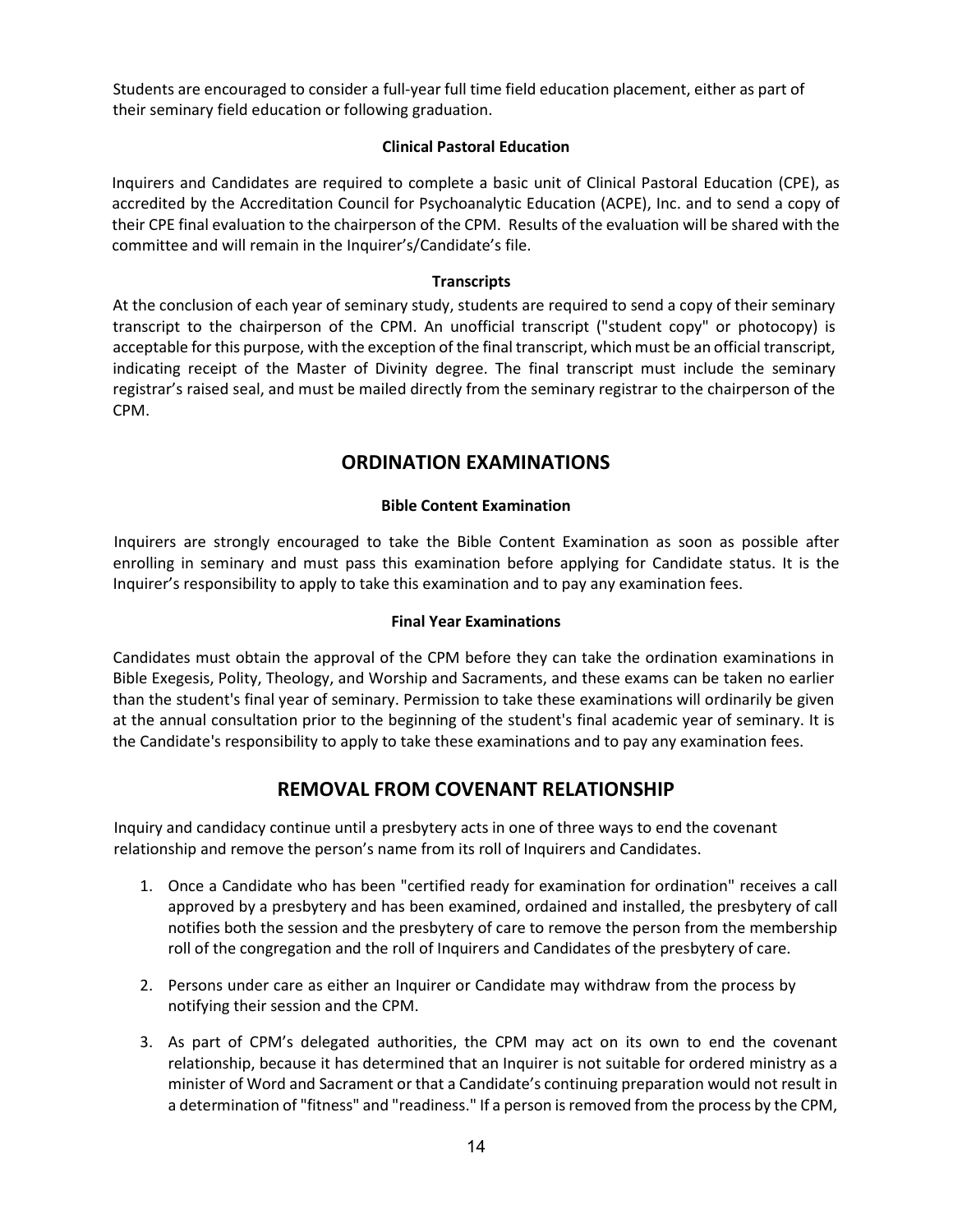the CPM must report its action to both the session and the presbytery at their next respective meetings. As the CPM reviews the policies and procedures for this action with the person, it should make every effort to be supportive and caring. The CPM must also explain as clearly as possible why the decision has been made, emphasizing the person's strengths, as well as indicating the weaknesses that led to the decision. Suggestions through a group discernment process for alternative occupations or forms of ministry and service should be discussed with the person. In addition, the person's home church pastor and session liaison should be contacted to explain the action, giving them the reasons for the action, and alternatives that were suggested. Finally, an opportunity for the person and their advocates to be heard by the CPM should be provided.

# READINESS FOR MINISTRY – FINAL ASSESSMENT

#### General

During the second half of their senior year (after January), Candidates may begin the final steps to becoming "ready" to receive a call. These steps must be completed before the CPM can consider the Candidate "ready" to receive a call and therefore be presented to the presbytery for examination for ordination.

#### Steps to Becoming Ready

- The Candidate should carefully review the steps necessary and complete all requirements for "Final Assessment of Readiness to Begin Ordained Ministry" as detailed in G-2.0607.
- The Candidate must be a Candidate for at least one year.
- As part of the CPM's delegated authorities, the Candidate must submit to CPM (carefully prepared and typed double spaced):
	- Sermon: Such sermon, including the reading of Scripture, should be no more than 10 minutes in length. A copy of the sermon manuscript or outline must be submitted to the CPM at the exit interview. This same sermon will be preached at a CPM meeting.
	- Exegesis: Exegetical study in the original language of the biblical material out of which the sermon arose including a study of key words, discussion of context, notes on significant points of grammar and variant readings, and an interpretation of the passage. While language study (including exegesis) is required for ordination, for this requirement, work in either Hebrew or Greek is sufficient.
	- Statement of faith: This statement should be a statement of the Candidate's personal faith (not a restatement of a creed) and ought to address such doctrines as the nature of the Godhead, the meaning of salvation in Christ, the life and mission of the Church, the authority of Scripture, and the role of the Sacraments. The statement of faith should not be longer than one side of an 8  $\frac{1}{2}$ " x 11" sheet of paper. It should be single-spaced, and double-spaced between paragraphs. We recommend sensitivity to the use of inclusive language.
- The Candidate must meet with the CPM to discuss all aspects of their preparation and readiness for ministry.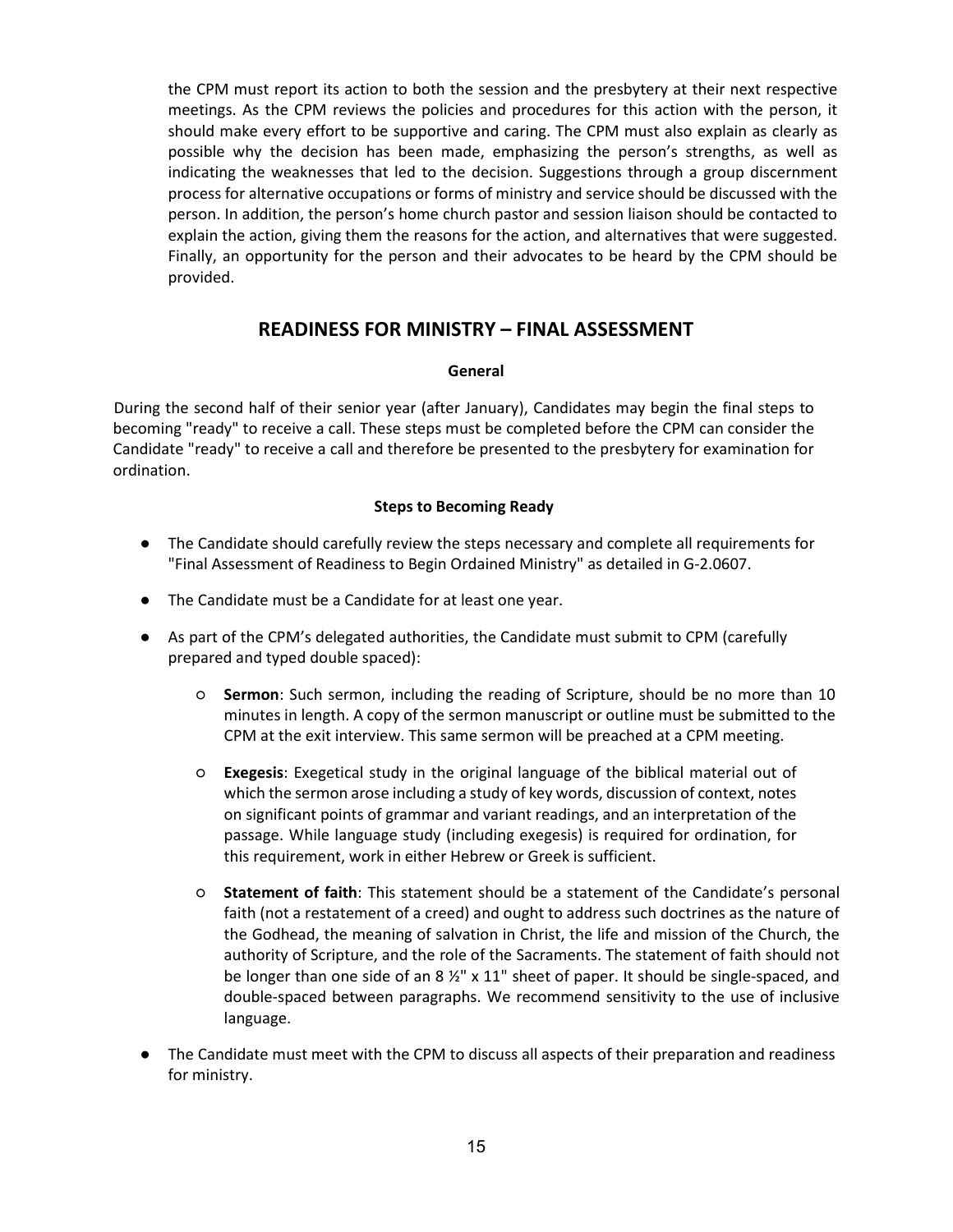NOTE: It is the CPM's responsibility to certify the Candidate ready to receive a call. Certification of the validity of a particular call is the responsibility of the presbytery (usually through the Committee on Ministry) in which the calling body or church is located. When another presbytery is issuing the call, the committee will still conduct the final assessment as a means of determining the Candidate's readiness. The difficult, and most important, part is determining whether the Candidate possesses the qualities listed in G-2.0607a:

- 1. Wisdom and maturity of faith
- 2. Leadership skills
- 3. Compassionate spirit
- 4. Honest repute
- 5. Sound judgment

### CIRCULATION OF PERSONAL INFORMATION FORM

Candidates are encouraged to begin writing their Personal Information Form (PIF) no later than the summer before their senior year of seminary. Candidates must submit the final copy of the PIF to the chairperson of the CPM for review.

The CPM will consider the PIF for approval to circulate once the Candidate has passed all five standard ordination examinations and is in their final semester of seminary having completed all other requirements. The CPM chairperson, or that person's designee, must provide written permission before the Church Leadership Connection (pcusa.org/clc) will accept the PIF for circulation.

# FOLLOWING APPROVAL FOR ORDINATION

The Candidate is still responsible to the CPM and under its care until the individual receives a call and is ordained. It is not uncommon for a period of time to elapse between the completion of all requirements for ordination and the receipt of a call.

The CPM continues to have care and concern for the Candidate and continues to carry them in prayer. The CPM will continue to express this concern through the required annual consultation and annual report. This report may be less structured and formal than what is done during the seminary years, but it is essential to stay in contact with the Candidate to help as they continue their theological, intellectual, professional, and spiritual growth and preparation for ministry. The liaison will continue their role as support during this period.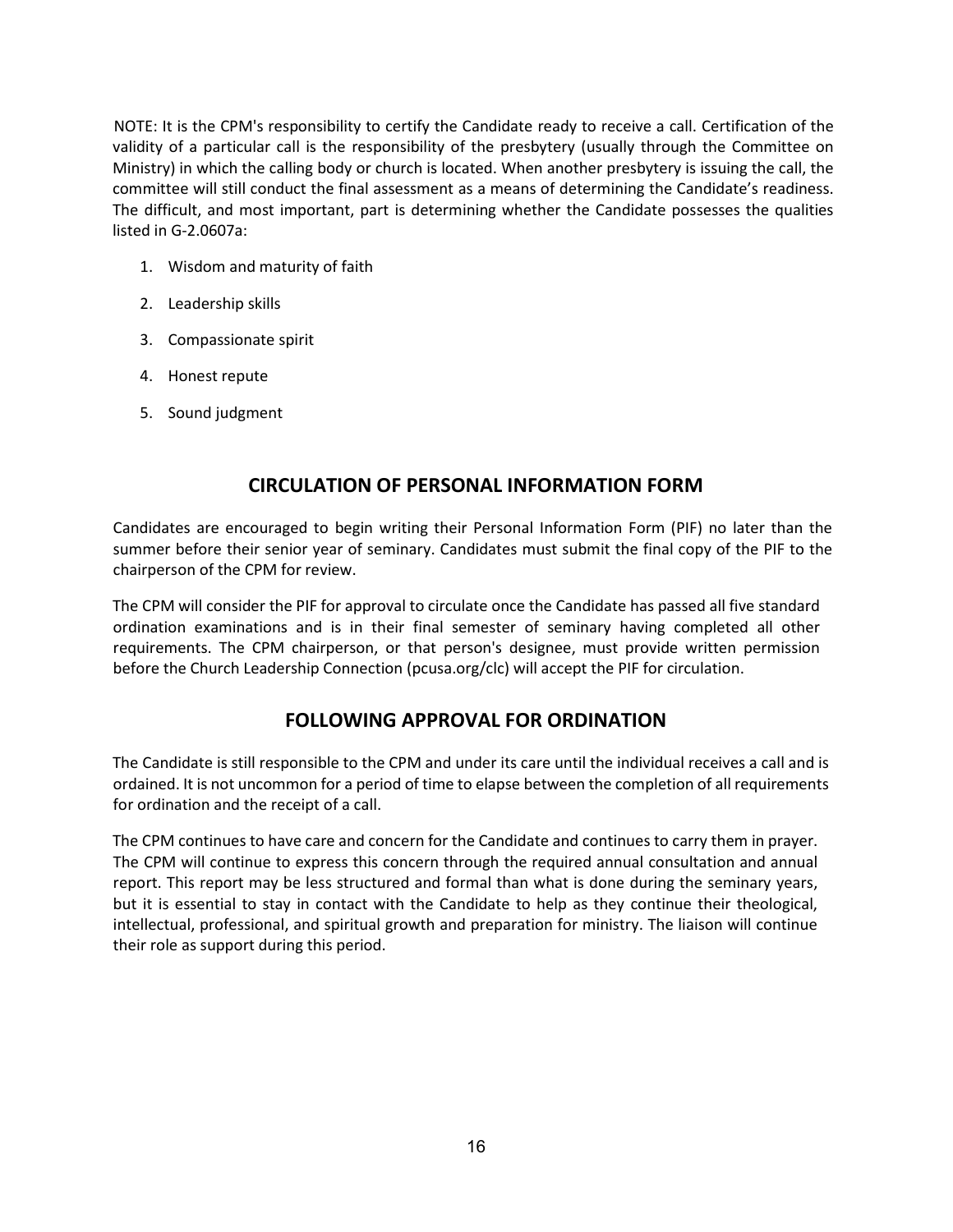# ORDINATION PLANS

"Ordination to the ordered ministry of minister of the Word and Sacrament is an act of the whole church carried out by the presbytery, setting apart a person to ordered ministry. Such a person shall have fulfilled the ordination requirements of the presbytery of care and received the call of God to service to a congregation or other work in the mission of the church that is acceptable to the candidate and to the presbytery of call." (G 2.0701)

"The presbytery placing the call to the candidate for ministry shall ordinarily examine, ordain, and install the candidate." (G-2.0702)

Both the services of ordination and installation (if they are separate services) are services of the presbytery and are to be conducted according to the provision in the Directory for Worship. If the presbytery responsible for the service has particular policies regarding the conduct of the service beyond those in the Directory for Worship, it needs to ensure the Candidate is aware of these requirements at the very beginning of the planning process.

# FINANCIAL MATTERS

### Financial Aid

The Highlands Presbytery expects Inquirers and Candidates applying for financial aid to first seek support from all other available sources. Within the limits of available funds, the presbytery may award scholarship grants to its Inquirers or Candidates who meet the following criteria:

- Demonstrated financial need
- Enrolled at least half-time in a Master of Divinity program at a seminary approved by the CPM (the definition of "half-time" will be that used by the seminary)
- Making "satisfactory progress" in the Master of Divinity degree program, according to the seminary's definition of that term (i.e. not on academic probation)

### Application Procedures

Applicants for financial aid must submit a completed scholarship application form to the CPM chairperson. Scholarship grant decisions will be made at the next meeting of the CPM. With their application form, applicants must also submit an updated copy of Form 1C as well as a copy of ONE of the following documents from their seminary:

- Their financial aid "award letter" for the academic year for which they are applying for aid, OR
- A financial aid transcript, showing the year in which they are applying for aid, OR
- A letter from the financial aid director of their seminary, indicating the amount of financial aid they will be receiving in the year for which they are applying for aid.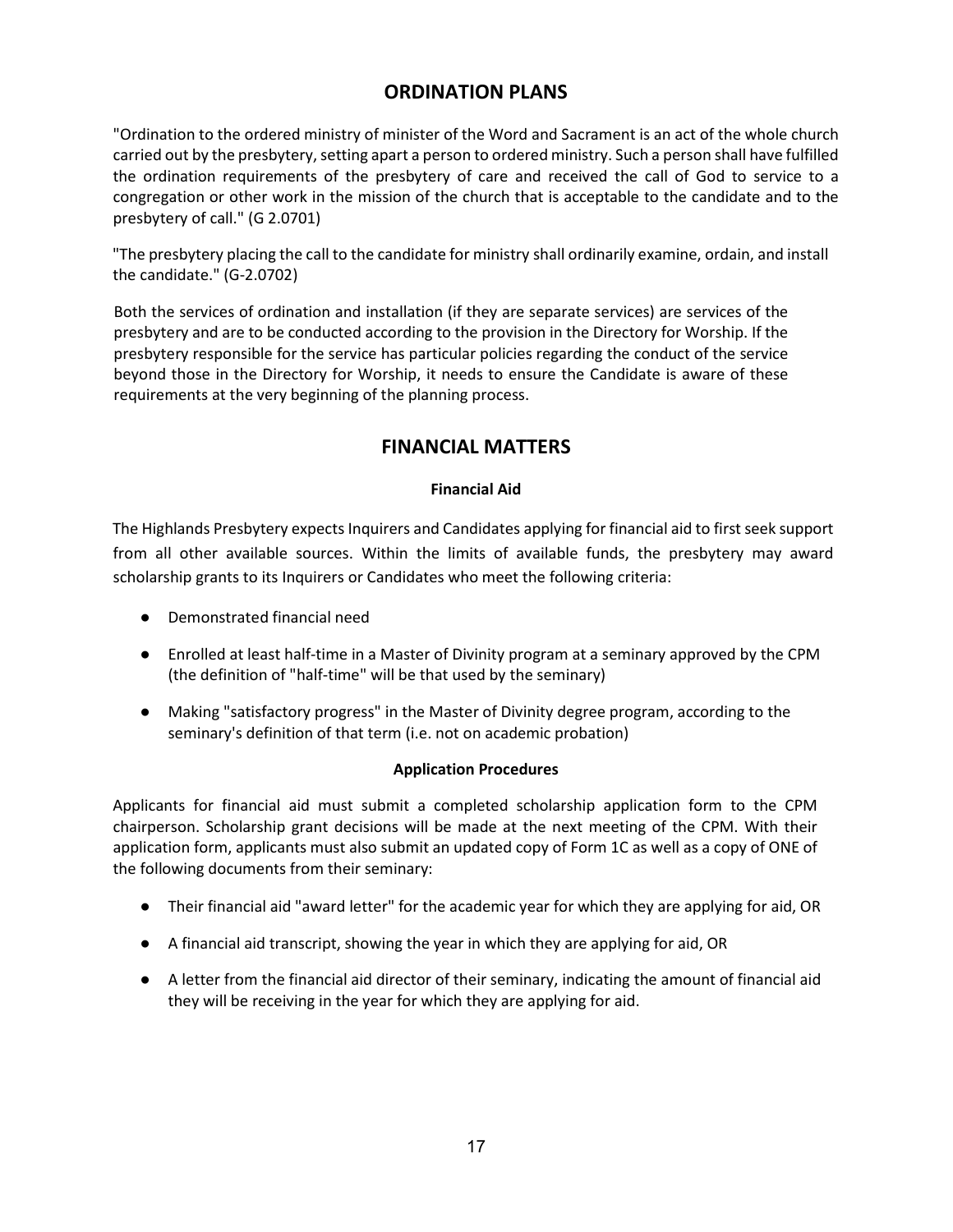#### Awards

Scholarships may be used at the students' discretion to cover tuition, fees, room, board, books, medical insurance, or other necessary expenses.

#### Limitations

Scholarship aid will not ordinarily be awarded for more than six semesters of study. One way to earn extra money during the school year and the summer is to guest preach at churches throughout the presbytery.

#### Summary of Financial Responsibilities

The Inquirer/Candidate must be aware that they are financially responsible for costs incurred while pursuing their degree, including, but not limited to the following:

- <sup>1/3</sup> of the psychological evaluation costs
- Exam application fees
- Education expenses including books and fees
- Housing and board

# WAIVERS AND EXCEPTIONS

The CPM will consider exceptions to the above policies only under the most exceptional and unforeseen circumstances. Inquiries concerning exceptions should be directed to the CPM chairperson. The CPM will be governed in this regard by the Book of Order:

"When a presbytery concludes there are good and sufficient reasons for accommodations to the particular circumstances of an individual seeking ordination, it may, by a three-fourths vote, waive any of the requirements for ordination in G-2.06, except for those of G-2.0607d. If a presbytery judges that there are good and sufficient reasons why a candidate should not be required to satisfy the requirements of G-2.0607d, it shall approve by three-fourths vote some alternate means by which to ascertain the readiness of the candidate for ministry in the areas covered by the standard ordination examinations. A full account of the reasons for any waiver or alternate means to ascertain readiness shall be included in the minutes of the presbytery and communicated to the presbytery to which an inquirer or candidate may be transferred." (G-2.0610)